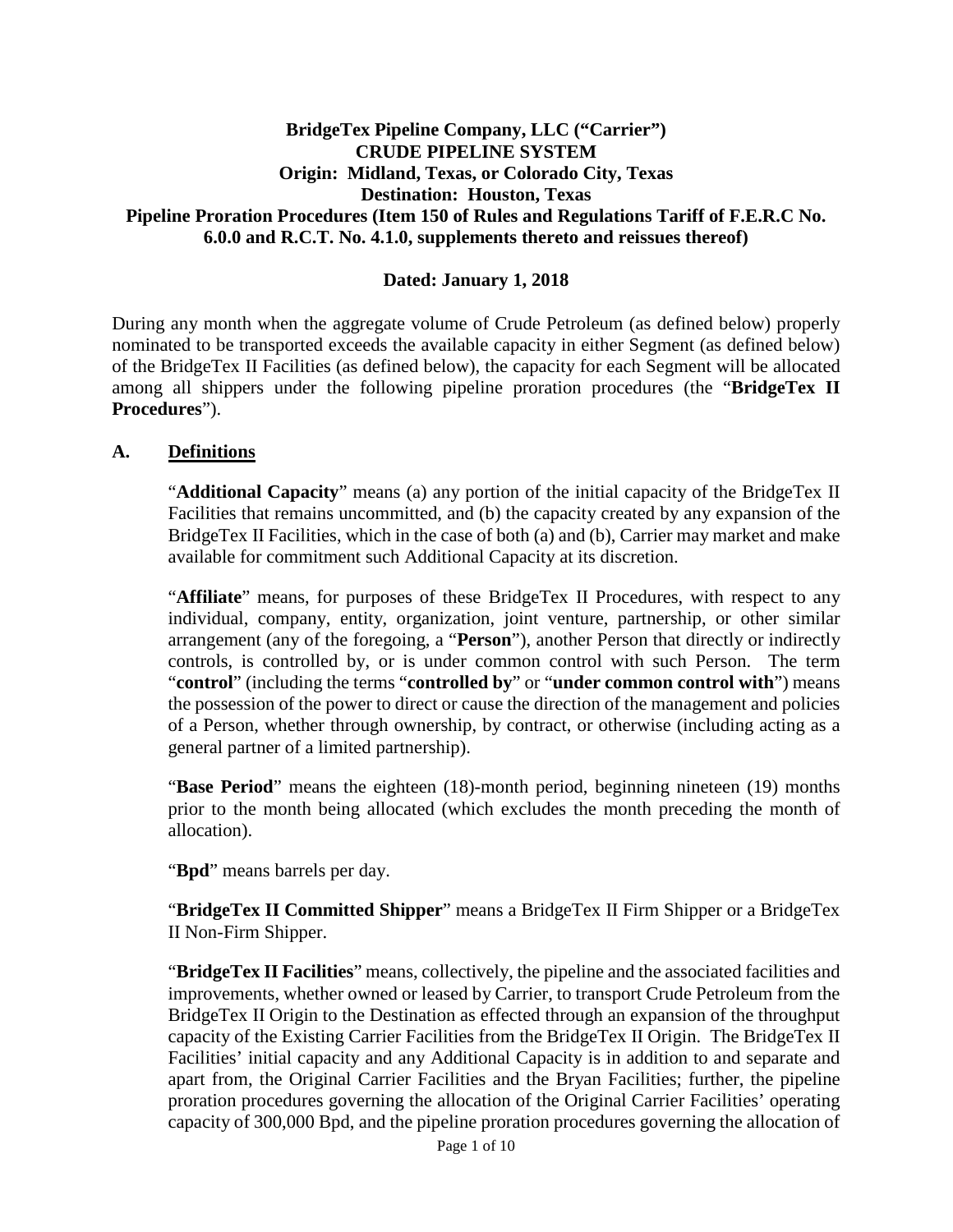the Bryan Facilities' operating capacity do not apply in any way to the BridgeTex II Facilities.

"**BridgeTex II Firm Shipper**" means a shipper that elects to enter into a TSA with Carrier for firm transportation service (i.e., transportation service that is only subject to proration in the event of force majeure or other operational disruption) on Additional Capacity. A shipper that elects the Colorado City Origin in the TSA will not be a BridgeTex II Firm Shipper with respect to the Midland Segment, and accordingly will initially be a New Shipper with respect to the Midland Segment.

"**BridgeTex II New Shipper**" means any shipper that does not qualify as a BridgeTex II Firm Shipper or a BridgeTex II Regular Shipper.

"**BridgeTex II Non-Firm Shipper**" means an Initial BridgeTex II Non-Firm Shipper or a Subsequent BridgeTex II Non-Firm Shipper.

"**BridgeTex II Origin**" means the origins set forth in the Local Tariff.

"**BridgeTex II Regular Shipper**" means, subject to the provisions of these BridgeTex II Procedures, a shipper that (a) has made a Shipment of Crude Petroleum during at least twelve (12) months of a Base Period (excluding any Initial Base Period plus the first month after any Initial Base Period), or (b) is a BridgeTex II Non-Firm Shipper. Any Crude Petroleum shipped by Carrier prior to the Initial BridgeTex II Service Commencement Date will not be considered a "Shipment" under these BridgeTex II Procedures, and months prior to the Initial BridgeTex II Service Commencement Date during which a shipper has made a shipment of Crude Petroleum will not count toward BridgeTex II Regular Shipper status and will not have any impact on the proration of capacity pursuant to these BridgeTex II Procedures either before or after the Initial BridgeTex II Service Commencement Date or be taken into account in determining a shipper's Historical Shipment Status as of or following the Initial BridgeTex II Service Commencement Date.

"**Bryan Facilities**" means the pipeline and the associated facilities and improvements, whether owned or leased by Carrier, to transport Crude Petroleum from Bryan, Texas to destinations in the Houston Gulf Coast area as effected through an expansion above the throughput capacity of the Original Carrier Facilities between Bryan, Texas and the Houston gulf coast area. These BridgeTex II Procedures do not apply in any way to the allocation of the Bryan Facilities' operating capacity.

"**Colorado City Segment**" means the segment of the BridgeTex II Facilities from the Colorado City, Texas Origin to the Destination.

"**Confirmed Capacity**" has the meaning set forth in Section D.4. below.

"**Cooperating Shipper**" means any shipper that (a) is an Affiliate of another shipper, or (b) acts in concert with, pursuant to the direction of, or in coordination with, another shipper, whether written or verbal, or (c) shares with another shipper officers, managers, employees, street addresses, email addresses, telephone numbers, fax numbers, internet protocol addresses, or user information in Carrier's scheduling system.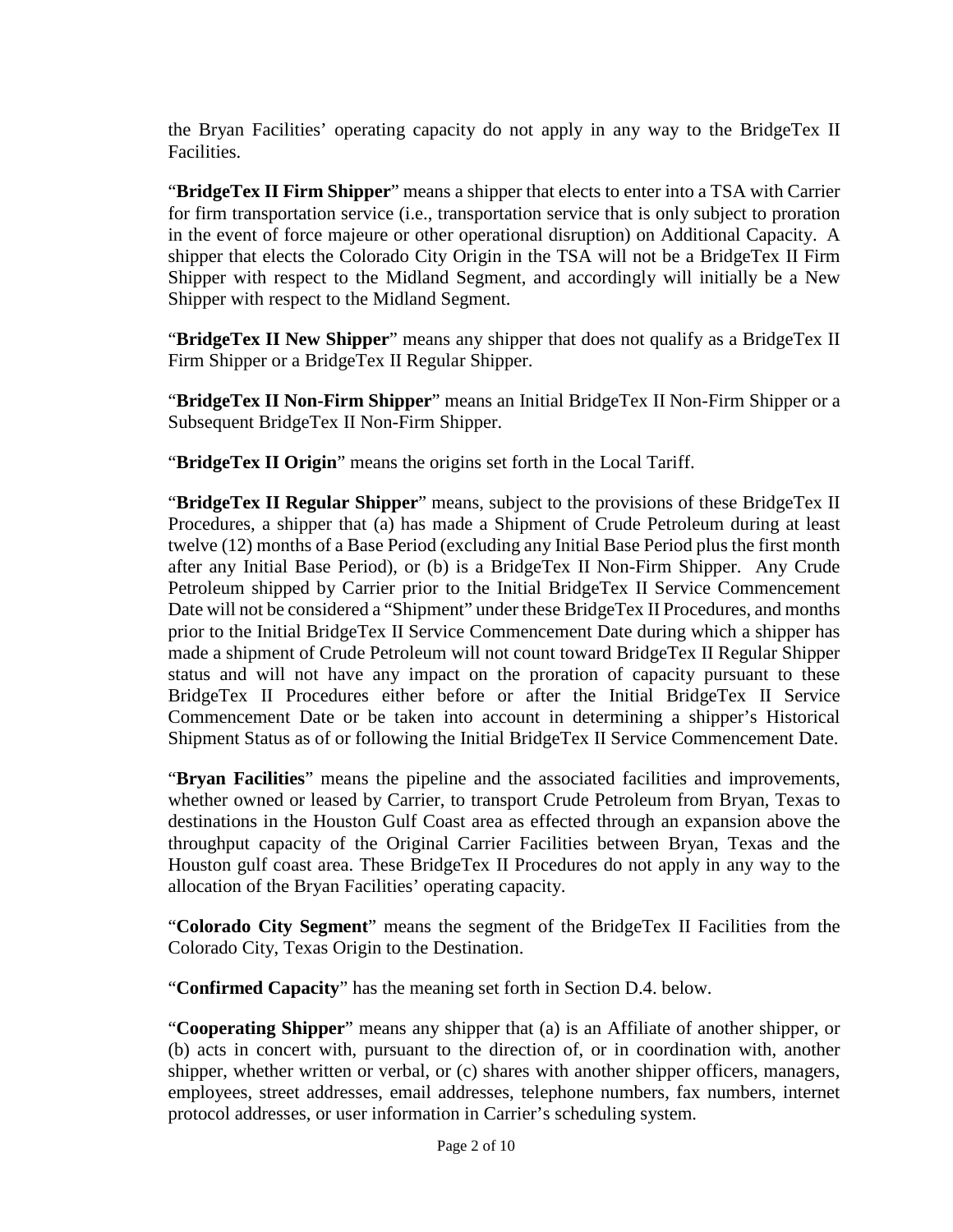"**Crude Petroleum**" has the meaning set forth in the Local Tariff.

"**Daily Contract Volume Commitment**" means the daily volume commitment for a shipper set forth in its TSA.

"**Destination**" has the meaning set forth in the Local Tariff.

"**Existing Carrier Facilities**" means, collectively, the Original Carrier Facilities and the Bryan Facilities.

"**Historical Shipment Status**" means (a) with respect to an individual shipper, the average of all Shipments (on a Bpd basis) by such shipper during the applicable Base Period, (b) with respect to a Subsequent BridgeTex II Non-Firm Shipper during its Initial Base Period, as determined pursuant to Section B.1. or B.2. below, as applicable, or (c) with respect to an Initial BridgeTex II Non-Firm Shipper, as determined pursuant to Section B.2. below.

"**Initial Base Period**" means, with respect to Subsequent BridgeTex II Non-Firm Shippers, the first eighteen (18)-month period beginning the first full month of operations after Carrier has declared that the BridgeTex II Facilities are ready to commence commercial service on the Additional Capacity applicable to such Subsequent BridgeTex II Non-Firm Shippers with respect to the receipt, transportation and delivery of Crude Petroleum under all tariffs and any applicable TSAs (each, an "**Additional BridgeTex II Capacity Service Commencement Date**"), and ending after the eighteenth (18<sup>th</sup>) consecutive month of operations following any applicable Additional BridgeTex II Capacity Service Commencement Date. For the avoidance of doubt, any Crude Petroleum shipped by Carrier prior to the Initial BridgeTex II Service Commencement Date shall not be considered a "Shipment" under these BridgeTex II Procedures and no such shipments prior to the Initial BridgeTex II Service Commencement Date shall have any impact on the proration of capacity pursuant to these BridgeTex II Procedures either before or after the Initial BridgeTex II Service Commencement Date.

"**Initial BridgeTex II Non-Firm Shipper**" means a shipper that elects to enter into a TSA with Carrier for non-firm transportation service (i.e. transportation service that is subject to proration) on the initial capacity of the BridgeTex II Facilities. A shipper that elects the Colorado City Origin in the TSA will not be an Initial BridgeTex II Non-Firm Shipper with respect to the Midland Segment, and accordingly will initially be a New Shipper with respect to the Midland Segment.

"**Initial BridgeTex II Service Commencement Date**" means the date that Carrier has declared that the BridgeTex II Facilities will be ready to commence commercial service on the initial capacity of the BridgeTex II Facilities with respect to the receipt, transportation and delivery of Crude Petroleum under all tariffs and any applicable TSAs.

"**Local Tariff**" means Carrier's Local Rules and Regulations Tariff F.E.R.C. No. 6.0.0 and R.C.T. No. 4.1.0 and Carrier's Local Rates Tariff F.E.R.C No. 7.0.0 and R.C.T. No. 5.1.0, including any supplements thereto and reissues thereof.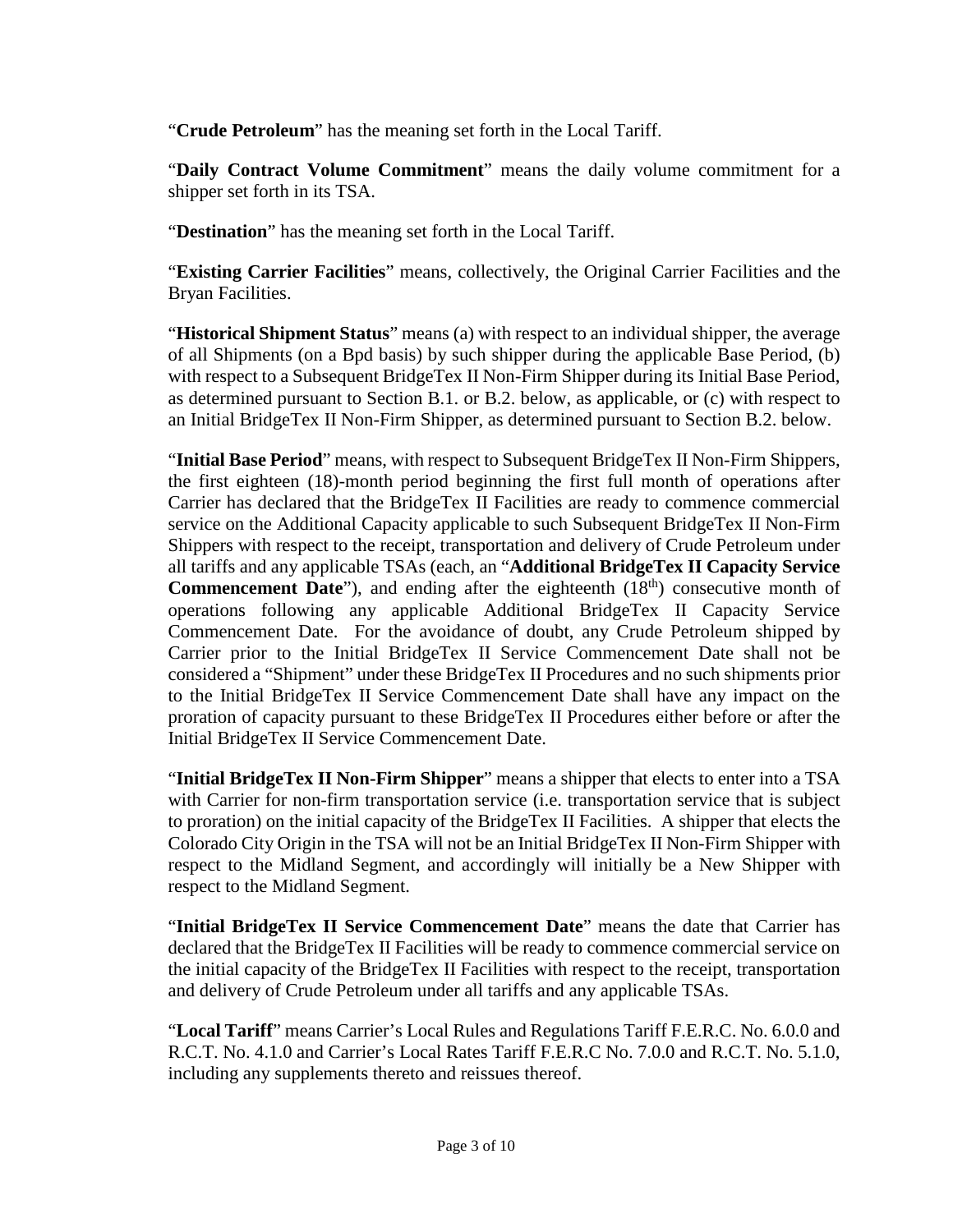"**Midland Segment**" means the segment of the BridgeTex II Facilities from the Midland, Texas Origin to Colorado City, Texas.

"**Minimum Nomination Allocation**" has the meaning set forth in Section C.4. below.

"**Original Carrier Facilities**" means, collectively, the pipeline and the associated facilities and improvements, whether owned or leased by Carrier, to transport Crude Petroleum from Colorado City, TX to destinations in the Houston gulf coast area, with an operating capacity of 300,000 Bpd. These BridgeTex II Procedures do not apply in any way to the allocation of the Original Carrier Facilities' operating capacity of 300,000 Bpd.

"**Proration Factor**" has the meaning set forth in Section C.5. below.

"**Segment**" means the Midland Segment or the Colorado City Segment, as applicable.

"**Shipment**" means the transportation of actual volumes of Crude Petroleum through either Segment of the BridgeTex II Facilities, as measured on an average Bpd basis (averaged over a calendar month).

"**Subsequent BridgeTex II Non-Firm Shipper**" means a shipper that elects to enter into a TSA with Carrier for non-firm transportation service (i.e., transportation service that is subject to proration) on Additional Capacity. A shipper that elects the Colorado City Origin in the TSA will not be a Subsequent BridgeTex II Non-Firm Shipper with respect to the Midland Segment, and accordingly will initially be a New Shipper with respect to the Midland Segment.

"**TSA**" means a transportation services agreement fully executed by both Carrier and an individual shipper with respect to the BridgeTex II Facilities.

# **B. Determination of Historical Shipment Status for BridgeTex II Non-Firm Shippers**

The following procedures shall govern the determination of a BridgeTex II Non-Firm Shipper's Historical Shipment Status.

- 1. The Historical Shipment Status for Subsequent BridgeTex II Non-Firm Shippers shall, during any Initial Base Period, be determined with reference to both the Subsequent BridgeTex II Non-Firm Shipper's Daily Contract Volume Commitment as set forth in such Subsequent BridgeTex II Non-Firm Shipper's TSA, and actual Shipments on an average Bpd basis, as more fully described below.
	- a. For the first and second months of its Initial Base Period, each Subsequent BridgeTex II Non-Firm Shipper's Historical Shipment Status will be deemed to equal such Subsequent BridgeTex II Non-Firm Shipper's Daily Contract Volume Commitment.
	- b. For the third month of its Initial Base Period, each Subsequent BridgeTex II Non-Firm Shipper's Historical Shipment Status will be deemed to equal the average of one (1) month of the Subsequent BridgeTex II Non-Firm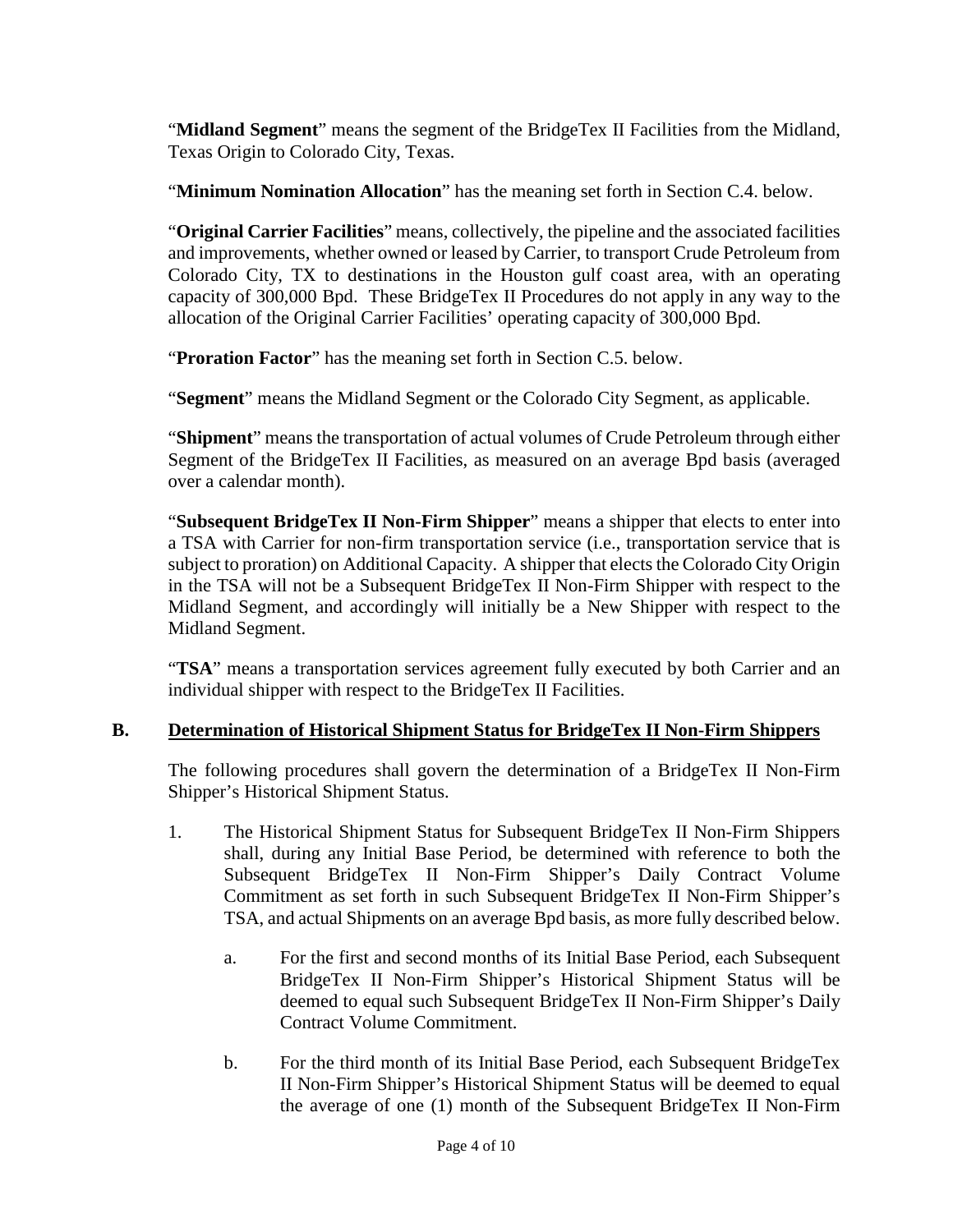Shipper's actual Shipments (i.e., the Subsequent BridgeTex II Non-Firm Shipper's actual Shipments during the first month of its Initial Base Period), and 17 months of such Subsequent BridgeTex II Non-Firm Shipper's Daily Contract Volume Commitment.

c. For each month after the third month during its Initial Base Period and through and including the nineteenth (19th) month after its Additional BridgeTex II Capacity Service Commencement Date, each Subsequent BridgeTex II Non-Firm Shipper's Historical Shipment Status will equal the average of the actual Shipments for all months after its Additional BridgeTex II Capacity Service Commencement Date for which Carrier has actual Shipment data, and the Subsequent BridgeTex II Non-Firm Shipper's Daily Contract Volume Commitment for the additional number of months as needed to equal eighteen (18) months of historical Shipments.

For example, if a Subsequent BridgeTex II Non-Firm Shipper's ("**Shipper A**") TSA provides for a Daily Contract Volume Commitment of 50,000 Bpd, then for the first and second months of its Initial Base Period, Shipper A's Historical Shipment Status would be deemed to equal 50,000 Bpd (the average of Shipper A's Daily Contract Volume Commitment of 50,000 Bpd over its 18-month Initial Base Period).

Assuming Shipper A ships 55,000 Bpd during the first month of its Initial Base Period, then for the third month of its Initial Base Period, Shipper A's Historical Shipment Status would be deemed to equal the average of (i) 55,000 Bpd of actual Shipments during the first month of its Initial Base Period, and (ii) 50,000 Bpd of the Daily Contract Volume Commitment for each of the remaining 17 months. As such, Shipper A's Historical Shipment Status would be the average of  $(55,000$  Bpd for month 1) +  $(50,000$  Bpd for months 2 through 18 of the Initial Base Period), equaling an average of 50,278 Bpd.

- d. The foregoing procedure would continue for each of the 18 months of its Initial Base Period until the Subsequent BridgeTex II Non-Firm Shipper has established 18 months of actual Shipment history, and also for the first month following the expiration of its Initial Base Period.
- e. If a Subsequent BridgeTex II Non-Firm Shipper experiences an event of force majeure during any month of its Initial Base Period that prevents it from delivering any Crude Petroleum for Shipment, the Subsequent BridgeTex II Non-Firm Shipper's historical Shipments for such month will be deemed to equal such shipper's Daily Contract Volume Commitment for such month.
- 2. The Historical Shipment Status for an Initial BridgeTex II Non-Firm Shipper shall, for any and every proration month, be equal to the greater of (a) the average of all Shipments (on a Bpd basis and including all Shipments under its non-firm capacity and uncommitted capacity) by such Initial BridgeTex II Non-Firm Shipper during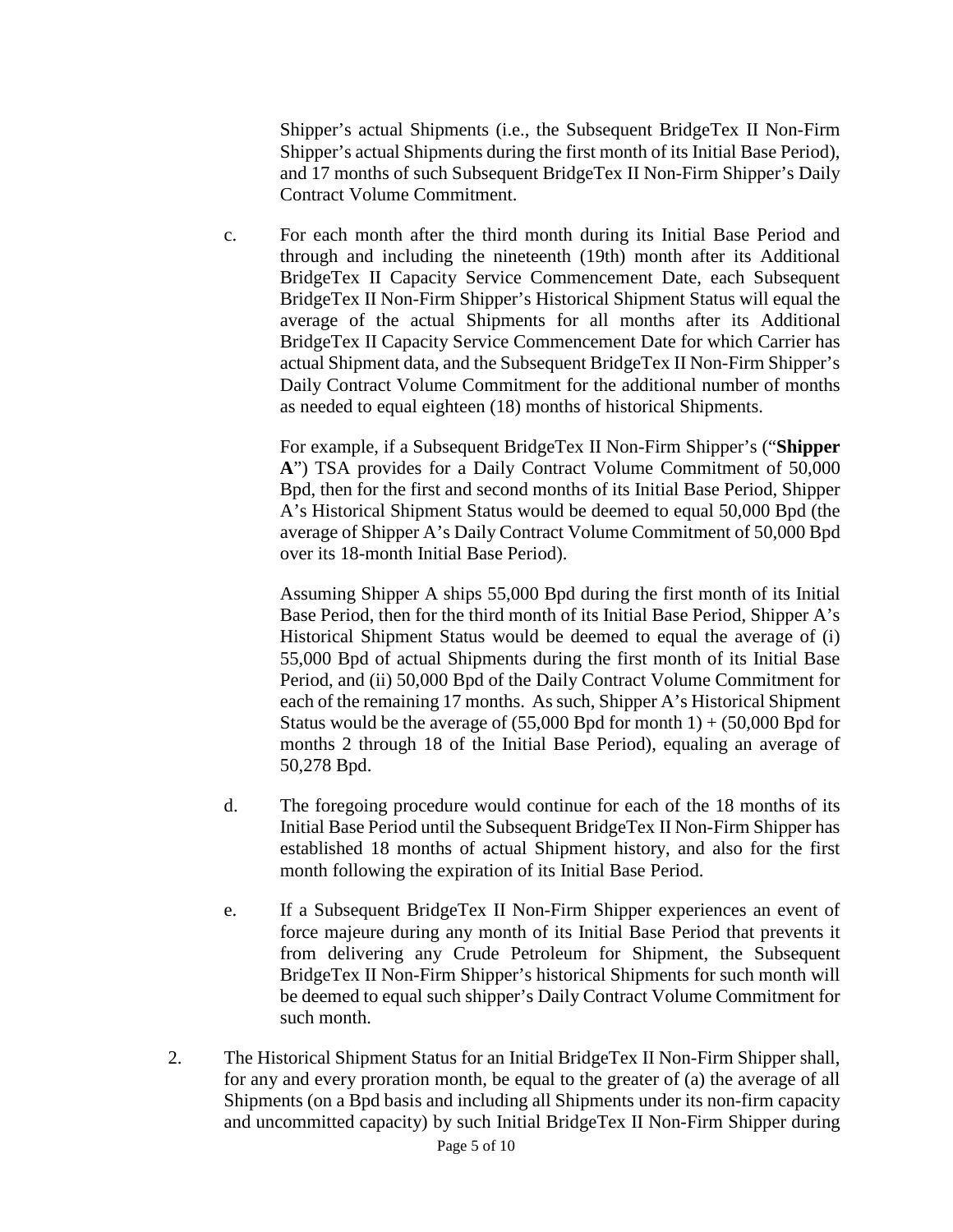the applicable Base Period, and (b) such Initial BridgeTex II Non-Firm Shipper's Daily Contract Volume Commitment in effect for such proration month. Notwithstanding anything in these BridgeTex II Procedures to the contrary, Carrier reserves the right to amend these BridgeTex II Procedures to grant Subsequent BridgeTex II Non-Firm Shippers and/or BridgeTex II Firm Shippers the rights set forth in this Section B.2. in lieu of those set forth in Section B.1.

### **C. Allocation Method**

- 1. Capacity will be allocated on a monthly basis.
- 2. BridgeTex II Firm Shipper Capacity:
	- a. Each BridgeTex II Firm Shipper will be allocated a volume (on a Bpd basis averaged over the month of allocation) equal to the Daily Contract Volume Commitment as set forth in such BridgeTex II Firm Shipper's TSA.
	- b. If a BridgeTex II Firm Shipper nominates Crude Petroleum in excess of the above amount, then the excess incremental volume shall be subject to proration under Section C.6. below.
	- c. If a BridgeTex II Firm Shipper nominates Crude Petroleum less than its Daily Contract Volume Commitment as set forth in such BridgeTex II Firm Shipper's TSA, such nomination will not be subject to prorationing; provided, however, that if a BridgeTex II Firm Shipper is unable to arrange for the delivery of its Crude Petroleum at any nominated individual delivery point within the Destination, then such BridgeTex II Firm Shipper's nomination shall be deemed to be reduced by the volume that such BridgeTex II Firm Shipper is unable to arrange for at the delivery point.
- 3. BridgeTex II New Shipper Capacity:

Each BridgeTex II New Shipper will be allocated the volume of its monthly nomination (on a Bpd basis), but in no event more than a maximum of two percent (2%) of the total capacity of the BridgeTex II Facilities (measured on a Bpd basis). If the total allocation among all BridgeTex II New Shippers would exceed ten percent (10%) of the total capacity of the BridgeTex II Facilities (measured on a Bpd basis), then each BridgeTex II New Shipper's allocation will be reduced on a pro rata basis (using nominated volumes) so that the allocations to all BridgeTex II New Shippers in the aggregate do not exceed 10% of the total capacity of the BridgeTex II Facilities; provided, however, if a BridgeTex II New Shipper is unable to arrange for the delivery of its Crude Petroleum at any nominated individual delivery point within the Destination, then such BridgeTex II New Shipper's nomination shall be deemed to be reduced by the volume that such BridgeTex II New Shipper is unable to arrange for at the delivery point; and provided further, that if such pro rata allocation in a given month results in no BridgeTex II New Shipper being allocated the monthly minimum volume set forth in Item 40 of Carrier's applicable F.E.R.C. Rules and Regulations Tariff or R.C.T. Rules and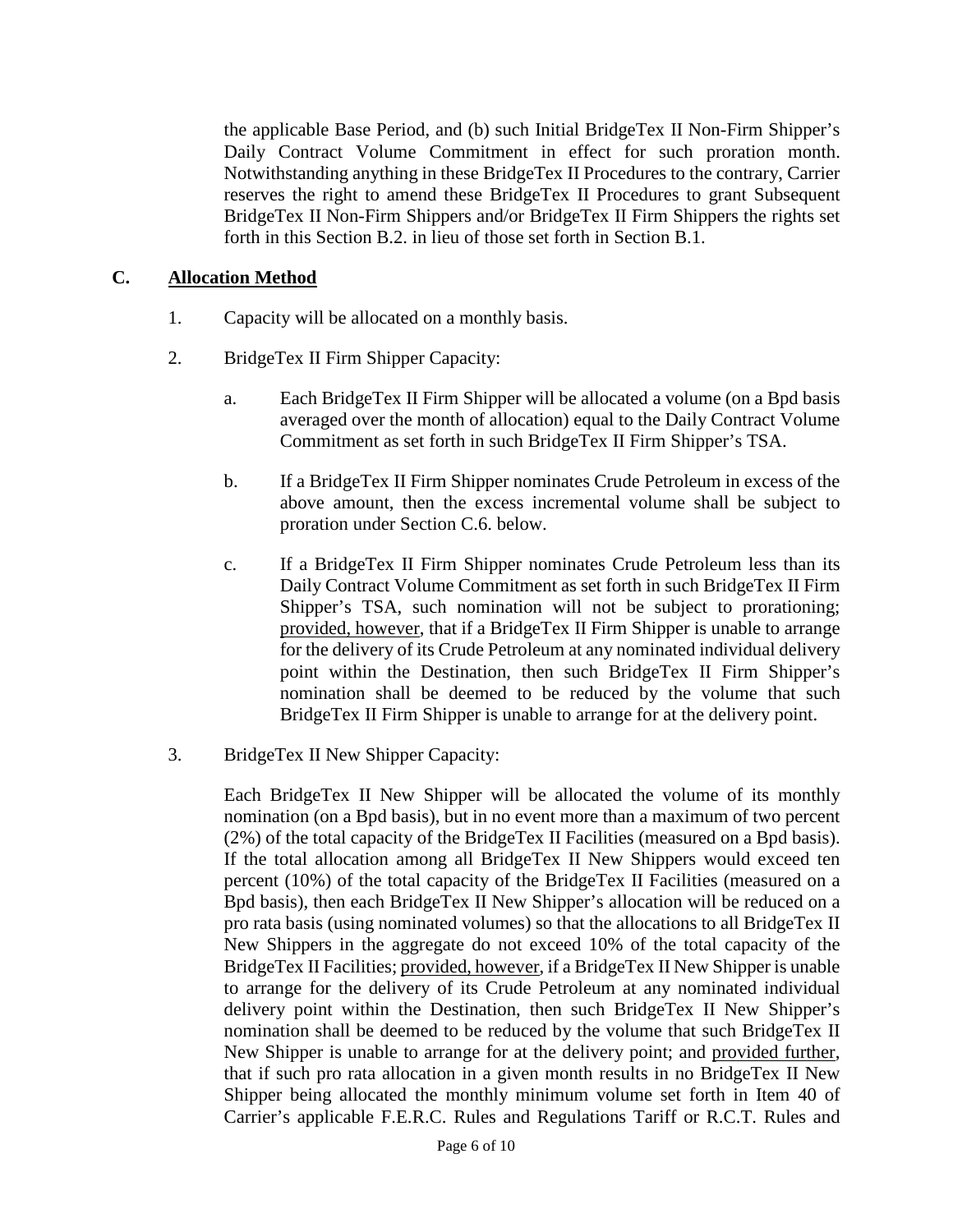Regulations Tariff (the "**Minimum Nomination Allocation**"), then Carrier will administer a lottery using a software-generated random number process for the total number of Minimum Nomination Allocations available to BridgeTex II New Shippers. Detailed procedures regarding Carrier's lottery process are outlined in Section G below.

- 4. BridgeTex II Regular Shipper Capacity:
	- a. All capacity not allocated to BridgeTex II Firm Shippers and BridgeTex II New Shippers will be allocated to BridgeTex II Regular Shippers based on each BridgeTex II Regular Shipper's Historical Shipment Status; provided that with respect to allocations of capacity prior to the Initial BridgeTex II Service Commencement Date, all capacity not allocated to BridgeTex II New Shippers will be allocated to BridgeTex II Regular Shippers on a pro rata basis each month and any Crude Petroleum shipped by Carrier prior to the Initial BridgeTex II Service Commencement Date will not have an impact on the proration of capacity pursuant to these BridgeTex II Procedures either before or after the Initial BridgeTex II Service Commencement Date.
	- b. For purposes of these BridgeTex II Procedures, the "**Proration Factor**" for each BridgeTex II Regular Shipper will be equal to the quotient of (i) the BridgeTex II Regular Shipper's Historical Shipment Status at the time of allocation; divided by (ii) the aggregate total of all BridgeTex II Regular Shippers' Historical Shipment Statuses at the time of allocation.
	- c. The capacity allocated to each BridgeTex II Regular Shipper each month will be equal to the lesser of: (i) its monthly nomination; or (ii) its Proration Factor share of all capacity available to BridgeTex II Regular Shippers of the BridgeTex II Facilities for such month; provided, however, that if a BridgeTex II Regular Shipper is unable to arrange for the delivery of its Crude Petroleum at any nominated individual delivery point within the Destination, then such BridgeTex II Regular Shipper's nomination shall be deemed to be reduced by the volume that such BridgeTex II Regular Shipper is unable to arrange for at such delivery point.
- 5. Remaining Capacity:

Any remaining capacity not allocated through the application of subsections 3 through 5 of this Section C will be allocated among all shippers having remaining unmet nominations, in proportion to each such shipper's initial capacity allocation resulting from the application of such subsections 3 through 5 (notwithstanding the percentage caps set forth in subsection 4 above). If allocation to any shipper pursuant to these BridgeTex II Procedures exceeds its remaining nomination, then the excess volume will be allocated among all other remaining nominations (notwithstanding the percentage caps set forth in subsection 4 above) until the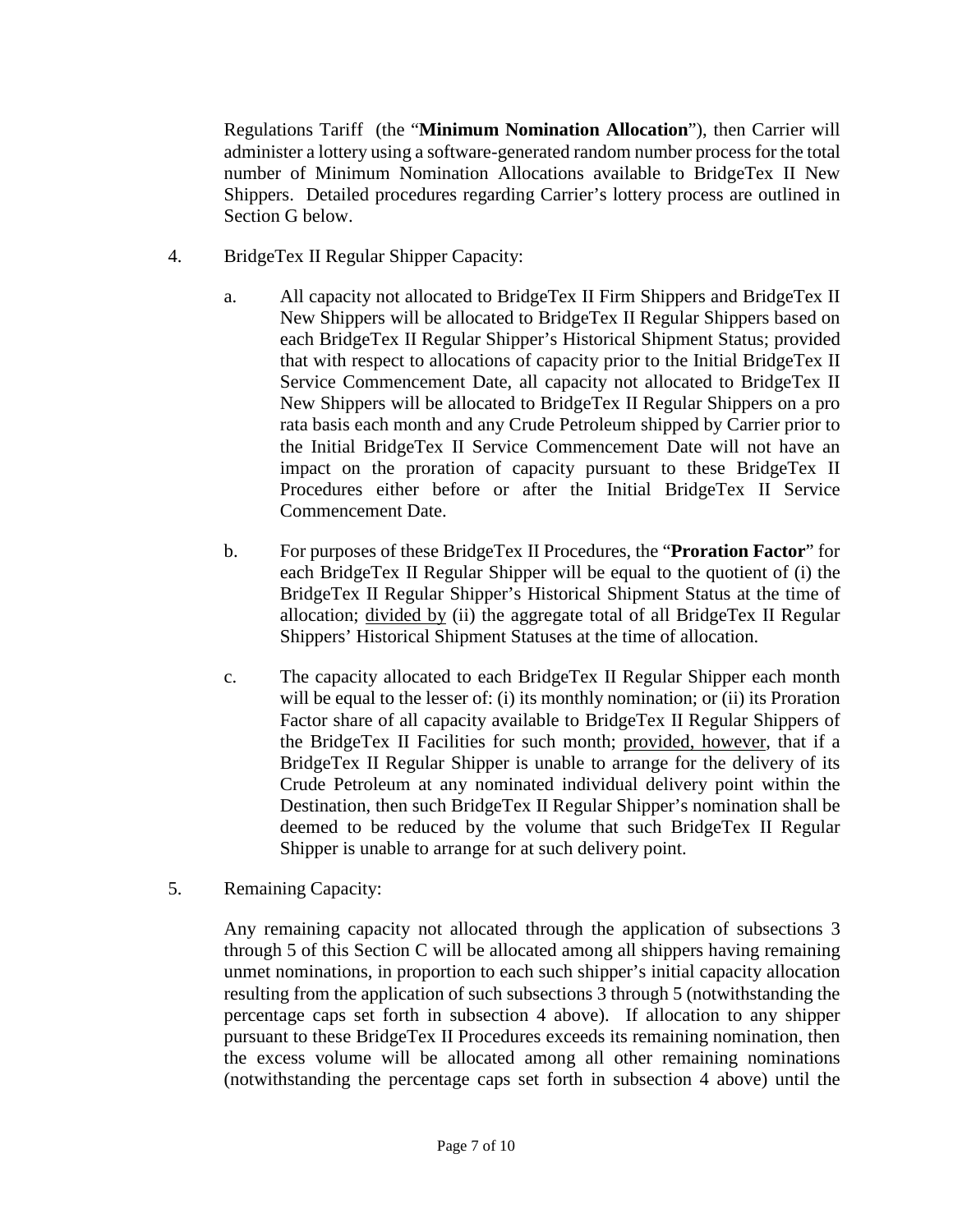remaining capacity is fully allocated or all of the remaining nominations have been fulfilled.

6. Neither the pipeline prorationing procedures for the Existing Carrier Facilities nor any prorationing, allocation or similar practices, policies or procedures of any pipeline or facility operator interconnecting with the BridgeTex II Facilities shall be construed to form a part of or be integrated herein.

## **D. Procedural Schedule**

- 1. Shipper nominations must be submitted via Carrier's COBALT (or successor) system prior to 5:00 p.m. Central Time, on the  $15<sup>th</sup>$  day of the month preceding the month for which the nominations apply; provided, however, to accommodate the administration of the lottery process, BridgeTex II New Shipper nominations must be submitted to Carrier prior to 5:00 p.m. Central Time the  $13<sup>th</sup>$  day of the month preceding the month for which the nominations apply. If the  $13<sup>th</sup>$  or  $15<sup>th</sup>$  day of the month falls on a weekend or holiday, then nominations are due on the last day that is not a weekend or holiday before the  $13<sup>th</sup>$  or  $15<sup>th</sup>$  day.
- 2. Carrier (directly or through a designated scheduler) will, within two working days after the  $15<sup>th</sup>$  day of the month preceding the month for which the nominations apply (or such earlier day pursuant to the last sentence of Section D.1. above), reply by email to the shipper with its allocated capacity based on these BridgeTex II Procedures.
- 3. Each shipper must, within one working day of the email sent by Carrier pursuant to Section D.2., reply by email of its acceptance of the allocated capacity. If a shipper does not notify the Carrier of its acceptance of the allocated capacity within such timeframe, its allocated capacity will be allocated to the other shippers based on these BridgeTex II Procedures.
- 4. After Carrier completes the steps in Sections D.1. through D.3. above, Carrier (directly or through a designated scheduler) will notify each shipper of its confirmed allocated capacity (the "**Confirmed Capacity**").

### **E. Shipper Obligation**

In addition to a shipper's obligation to pay the applicable transportation charges under the Local Tariff, if a shipper does not tender for shipment its Confirmed Capacity during any month in which Carrier's facilities are prorated, the shipper will be invoiced and will be responsible for payment of an amount equal to the product of (a) the difference of shipper's Confirmed Capacity for such month, less any volumes actually shipped by such shipper during such month; multiplied by (b) the then-current tariff rate applicable to the Confirmed Capacity; provided, however, in the event such shipper is a party to a TSA with Carrier at that time, charges under this paragraph shall be without duplication of amounts due under the TSA and shall only apply to the extent they would exceed charges due for such month under the TSA.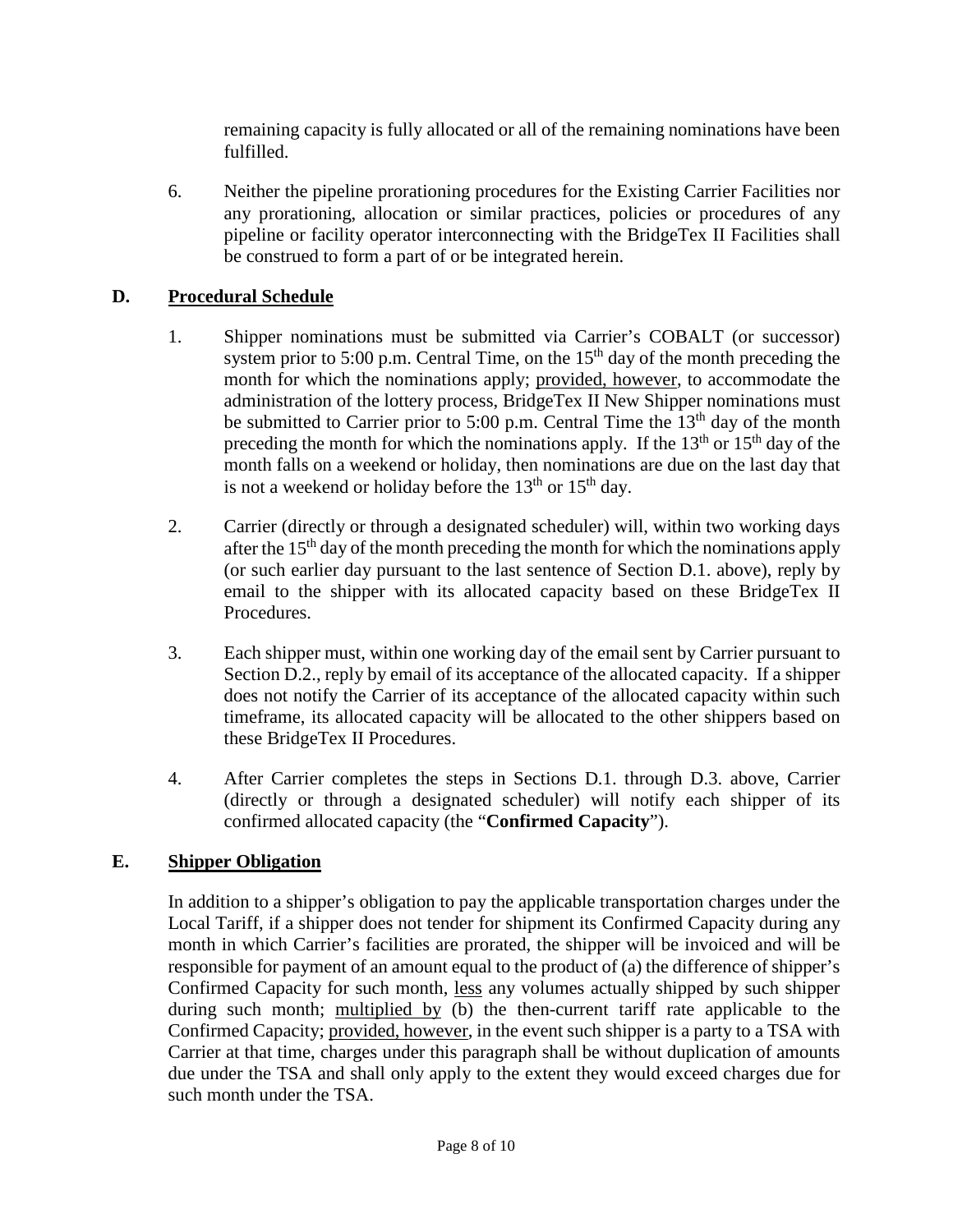# **F. Cooperating Shippers**

Notwithstanding anything in these BridgeTex II Procedures to the contrary:

- 1. BridgeTex II Firm Shipper, BridgeTex II New Shipper, and BridgeTex II Regular Shipper allocations may not be assigned, conveyed, loaned, or transferred to any shipper other than the shipper assigned such allocation by Carrier. However, such allocations may be transferred as an incident of the bona fide sale of all or substantially all of the shipper's business or to a successor to the shipper's business, or by the operation of law (such as by an executor or trustee in bankruptcy).
- 2. No shipper may become a BridgeTex II Firm Shipper, BridgeTex II New Shipper, or BridgeTex II Regular Shipper as a result any sale, transfer, assignment, loan, or other conveyance of Shipment history from another shipper, including without limitation from any Cooperating Shipper. However, Shipment history may be transferred as an incident of the bona fide sale of all or substantially all of the shipper's business or to a successor to the shipper's business, or by the operation of law (such as by an executor or trustee in bankruptcy).
- 3. With respect to nominations by Cooperating Shippers, Carrier shall consider and accept only the nomination of the Cooperating Shipper with the largest volume, and all other nominations of all other Cooperating Shippers shall be deemed to be void and of no force or effect. If one or more Cooperating Shippers' nominations are of equal volume, then Carrier shall consider and accept only the nomination of the Cooperating Shipper with the longest Shipment history.
- 4. Any nominations, Shipments or attempted Shipments made in contravention of the provisions of this Section F shall be disregarded by Carrier for purposes of determining Historical Shipment Status or allocation of capacity under these BridgeTex II Procedures (including, but not limited to, through the lottery process described in Section G below).
- 5. A shipper may not create, use or otherwise work with a Cooperating Shipper in order to circumvent these BridgeTex II Procedures for the purposes of improperly obtaining additional capacity on the BridgeTex II Facilities, becoming a BridgeTex II Regular Shipper, establishing Historical Shipment Status, obtaining a Minimum Nomination Allocation through the lottery process described in Section G below, or any other improper purposes. Shippers shall have the burden of demonstrating that they are not in violation of this Section F.

### **G. Lottery Process**

- 1. Carrier will administer a lottery process in order to allocate capacity to BridgeTex II New Shippers pursuant to Section C.4. above as follows:
	- a. Carrier will use a software-generated random number process to randomly assign each BridgeTex II New Shipper a number from one to the number representing the total number of BridgeTex II New Shippers participating